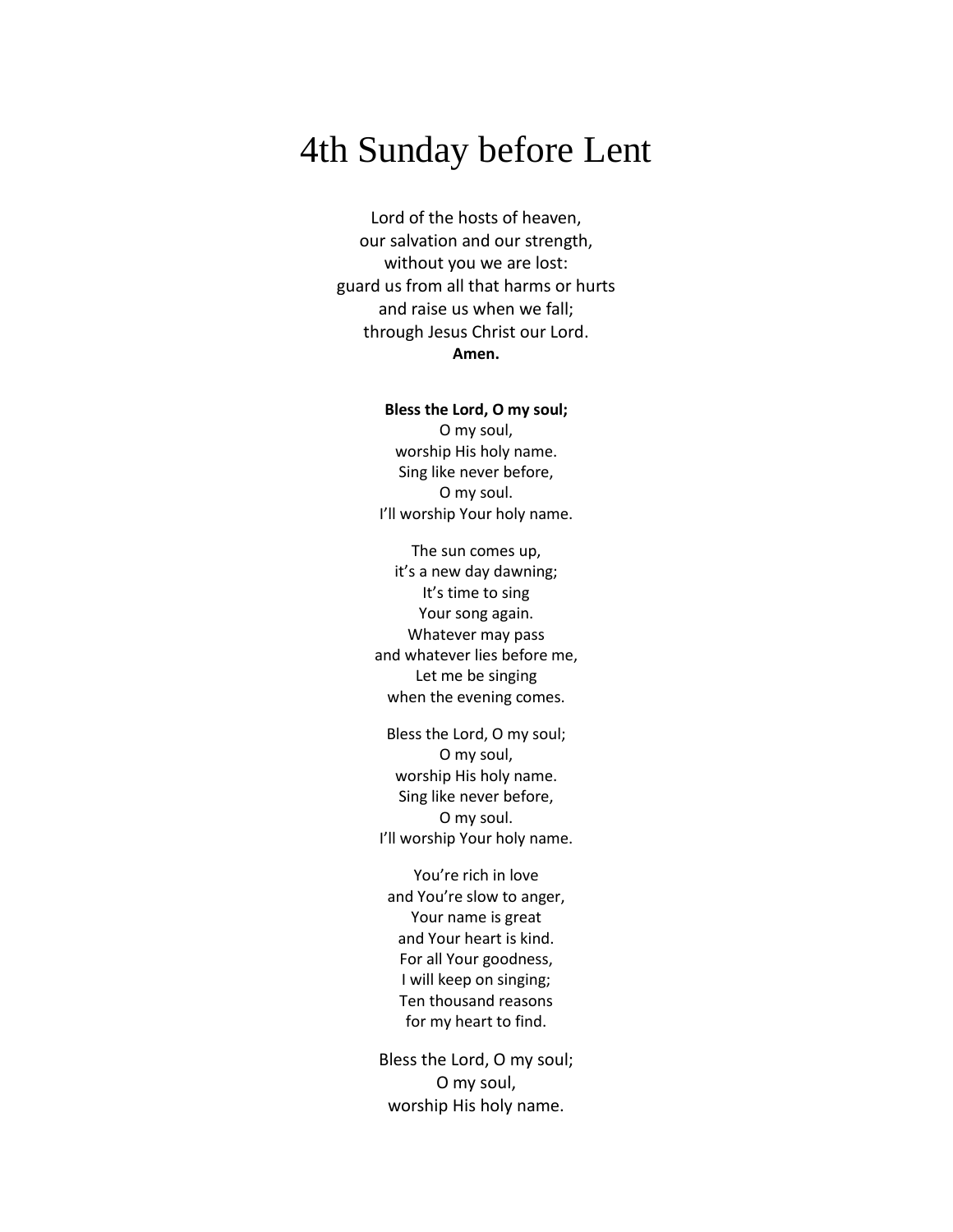Sing like never before, O my soul. I'll worship Your holy name.

And on that day when my strength is failing, The end draws near and my time has come, Still my soul will sing Your praise unending; Ten thousand years and then forever more!

Bless the Lord, O my soul; O my soul, worship His holy name. Sing like never before, O my soul. I'll worship Your holy name.

Matt Redman & Jonas Myrin © 2011 Shout! Publishing

#### **Holy, holy, holy**

Lord God almighty Early in the morning Our song shall rise to thee; Holy, holy, holy Merciful and mighty God in three persons, blessed Trinity

Holy, holy, holy All the saints adore Thee Casting down their golden crowns around the glassy sea Cherubim and seraphim falling down before Thee Which wert and art and evermore shall be

Holy, holy, holy Though the darkness hide Thee Though the eyes of sinful man Thy glory may not see Only Thou art holy There is none beside Thee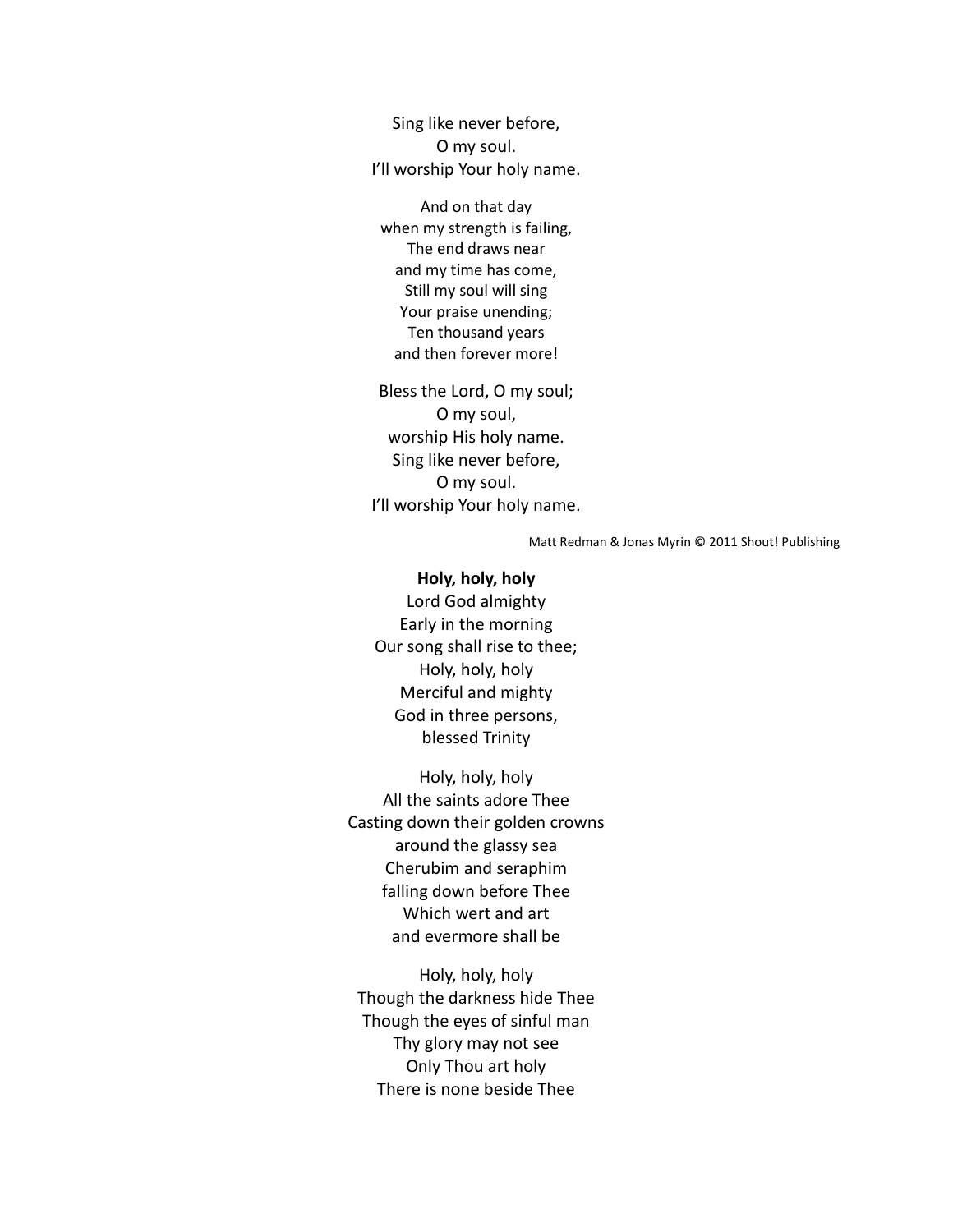Perfect in power, in love and purity

Holy, holy, holy Lord God almighty All Thy works shall praise Thy name in earth and sky and sea Holy, holy, holy Merciful and mighty God in three persons, blessed Trinity

John Bacchus Dykes (1823-1876)

Saying Sorry

*A candle is lit as music plays* Seek the Lord while he may be found, **and call upon him while he is near.** Let the wicked abandon their ways **and the unrighteous their thoughts.** Turn back to the Lord, who will have mercy; **to our God who will richly pardon.**

*After a period of self-examination, we say:* **Lord God, we have sinned against you; we have done evil in your sight. We are sorry and repent. Have mercy on us according to your love.**

**Wash away our wrongdoing and cleanse us from our sin. Renew a right spirit within us and restore us to the joy of your salvation, through Jesus Christ our Lord. Amen.**

Receiving Forgiveness

May the Father of all mercies cleanse *us* from *our* sins, and restore *us* in his image to the praise and glory of his name, through Jesus Christ our Lord. **Amen.**

Blessed be the Lord, **Who has heard the voice of our prayer.** Therefore shall our hearts dance for joy **And in our song will we praise our God.**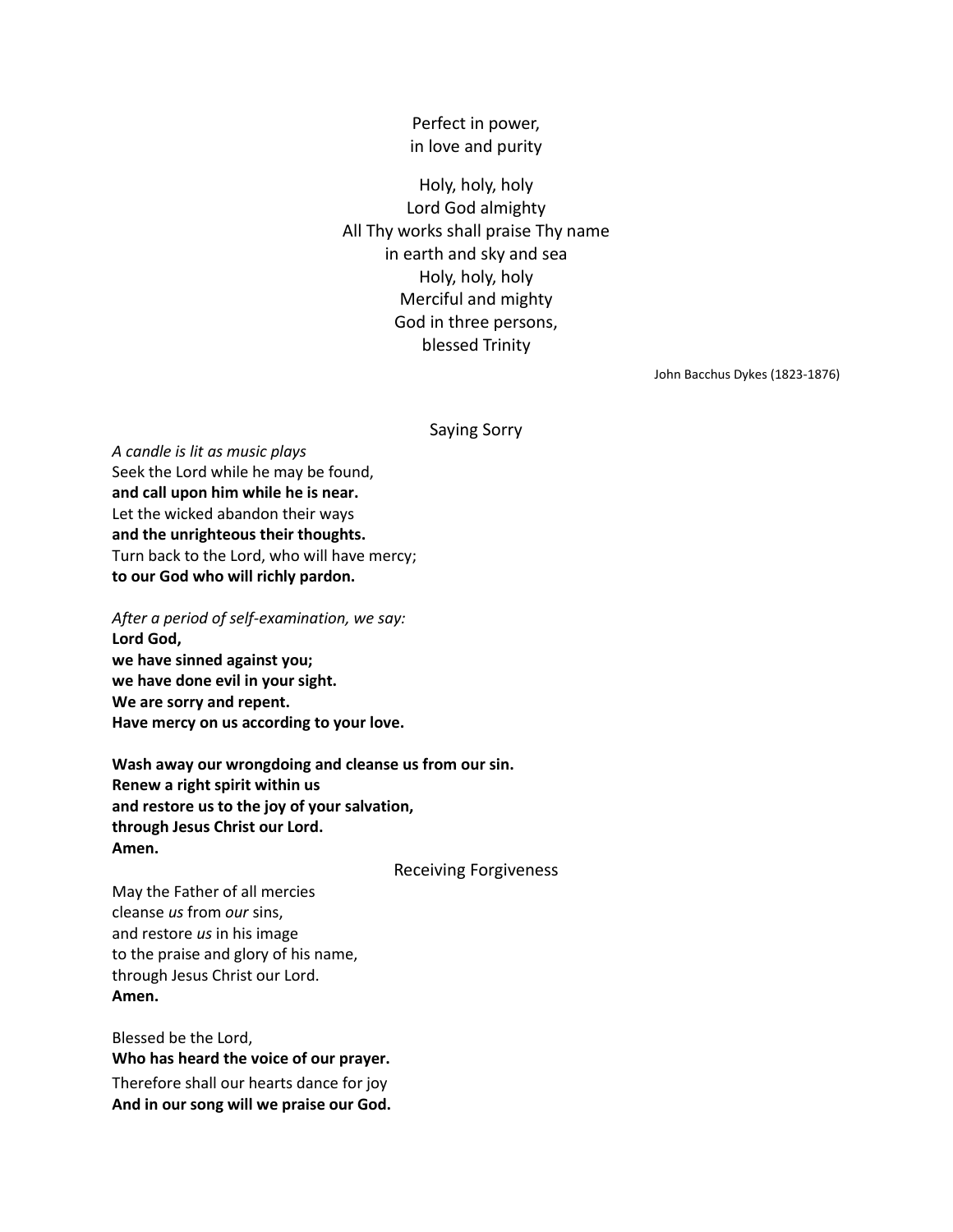## **Before the throne of God above**

I have a strong a perfect plea A great High Priest whose name is Love Who ever lives and pleads for me My name is graven on His hands My name is written on His heart I know that while in heav'n He stands No tongue can bid me thence depart (x2)

When Satan tempts me to despair And tells me of the guilt within Upward I look and see Him there Who made an end to all my sin Because the sinless Saviour died My sinful soul is counted free For God the Just is satisfied To look on Him and pardon me (x2)

Behold Him there the risen Lamb My perfect spotless righteousness The great unchangeable I Am The King of glory and of grace One with Himself I cannot die My soul is purchased with His blood My life is hid with Christ on high With Christ my Saviour and my God (x2)

Charitie Lees Bancroft & Vikki Cook © 1997 Sovereign Grace Worship

## **Sharing Journeys:**

## 1 Corinthians 15:1-11 (NIV)

Now, brothers and sisters, I want to remind you of the gospel I preached to you, which you received and on which you have taken your stand. <sup>2</sup> By this gospel you are saved, if you hold firmly to the word I preached to you. Otherwise, you have believed in vain.

 $3$  For what I received I passed on to you as of first importance: that Christ died for our sins according to the Scriptures, <sup>4</sup> that he was buried, that he was raised on the third day according to the Scriptures,  $5$  and that he appeared to Cephas, and then to the Twelve.  $6$  After that, he appeared to more than five hundred of the brothers and sisters at the same time, most of whom are still living, though some have fallen asleep.<sup>7</sup> Then he appeared to James, then to all the apostles, <sup>8</sup> and last of all he appeared to me also, as to one abnormally born.

<sup>9</sup> For I am the least of the apostles and do not even deserve to be called an apostle, because I persecuted the church of God. <sup>10</sup> But by the grace of God I am what I am, and his grace to me was not without effect. No, I worked harder than all of them—yet not I, but the grace of God that was with me.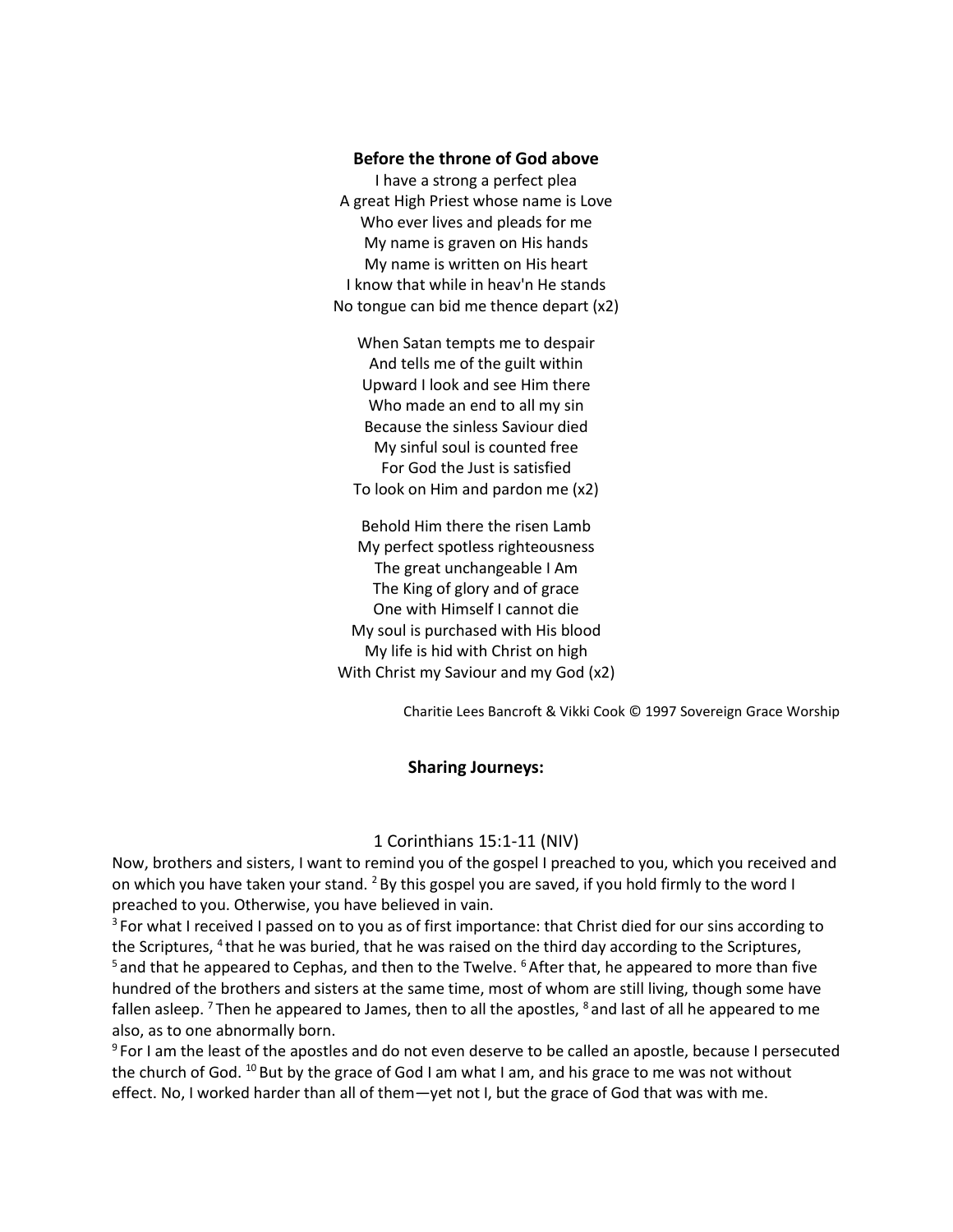$11$  Whether, then, it is I or they, this is what we preach, and this is what you believed.

# Luke 5:1-11 (NIV)

One day as Jesus was standing by the Lake of Gennesaret, the people were crowding around him and listening to the word of God. <sup>2</sup> He saw at the water's edge two boats, left there by the fishermen, who were washing their nets.  $3$  He got into one of the boats, the one belonging to Simon, and asked him to put out a little from shore. Then he sat down and taught the people from the boat.

<sup>4</sup>When he had finished speaking, he said to Simon, "Put out into deep water, and let down the nets for a catch."

<sup>5</sup> Simon answered, "Master, we've worked hard all night and haven't caught anything. But because you say so, I will let down the nets."

 $6$ When they had done so, they caught such a large number of fish that their nets began to break.  $7$  So they signaled their partners in the other boat to come and help them, and they came and filled both boats so full that they began to sink.

<sup>8</sup>When Simon Peter saw this, he fell at Jesus' knees and said, "Go away from me, Lord; I am a sinful man!" <sup>9</sup> For he and all his companions were astonished at the catch of fish they had taken, <sup>10</sup> and so were James and John, the sons of Zebedee, Simon's partners.

Then Jesus said to Simon, "Don't be afraid; from now on you will fish for people." <sup>11</sup> So they pulled their boats up on shore, left everything and followed him.

# Talk

## by Adrian

# **The Profession of Faith:**

**I believe in God, the Father almighty, creator of heaven and earth. I believe in Jesus Christ, his only Son, our Lord, who was conceived by the Holy Spirit, born of the Virgin Mary, suffered under Pontius Pilate, was crucified, died, and was buried; he descended to the dead. On the third day he rose again; he ascended into heaven, he is seated at the right hand of the Father, and he will come to judge the living and the dead. I believe in the Holy Spirit, the holy catholic Church, the communion of saints, the forgiveness of sins, the resurrection of the body, and the life everlasting.**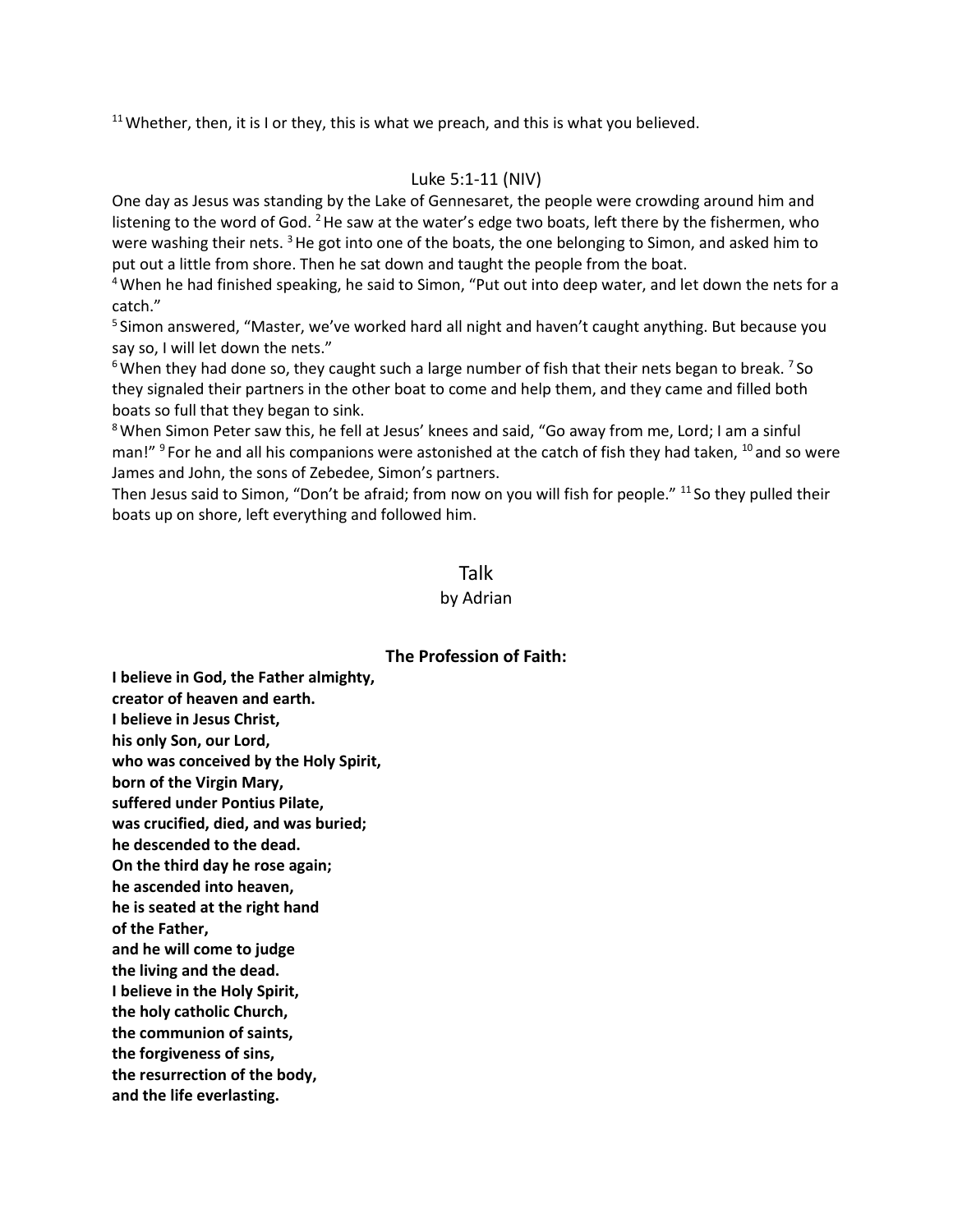#### **Amen.**

## **Be still and know**

Be still and know that I am God (x3) I am the Lord that healeth thee… In thee, O Lord, do I put my trust…

Words and music unknown

# **King of kings**

King of kings, Majesty God of Heaven living in me Gentle Saviour, closest friend Strong Deliverer, beginning and end All within me falls at Your throne

Your Majesty, I can but bow I lay my all before You now In royal robes I don't deserve I live to serve Your Majesty

Earth and Heaven worship You Love eternal, Faithful and True Who bought the nations, ransomed souls Brought this sinner near to Your throne All within me cries out in praise.

Your Majesty, I can but bow I lay my all before You now In royal robes I don't deserve I live to serve Your Majesty

Your Majesty, I can but bow I lay my all before You now In royal robes I don't deserve I live to serve Your Majesty

Jarrod Cooper © 1996 Sovereign Lifestyle Music Ltd

Our Prayers led by Jill

The Lord's Prayer **Our Father in heaven hallowed be your name.**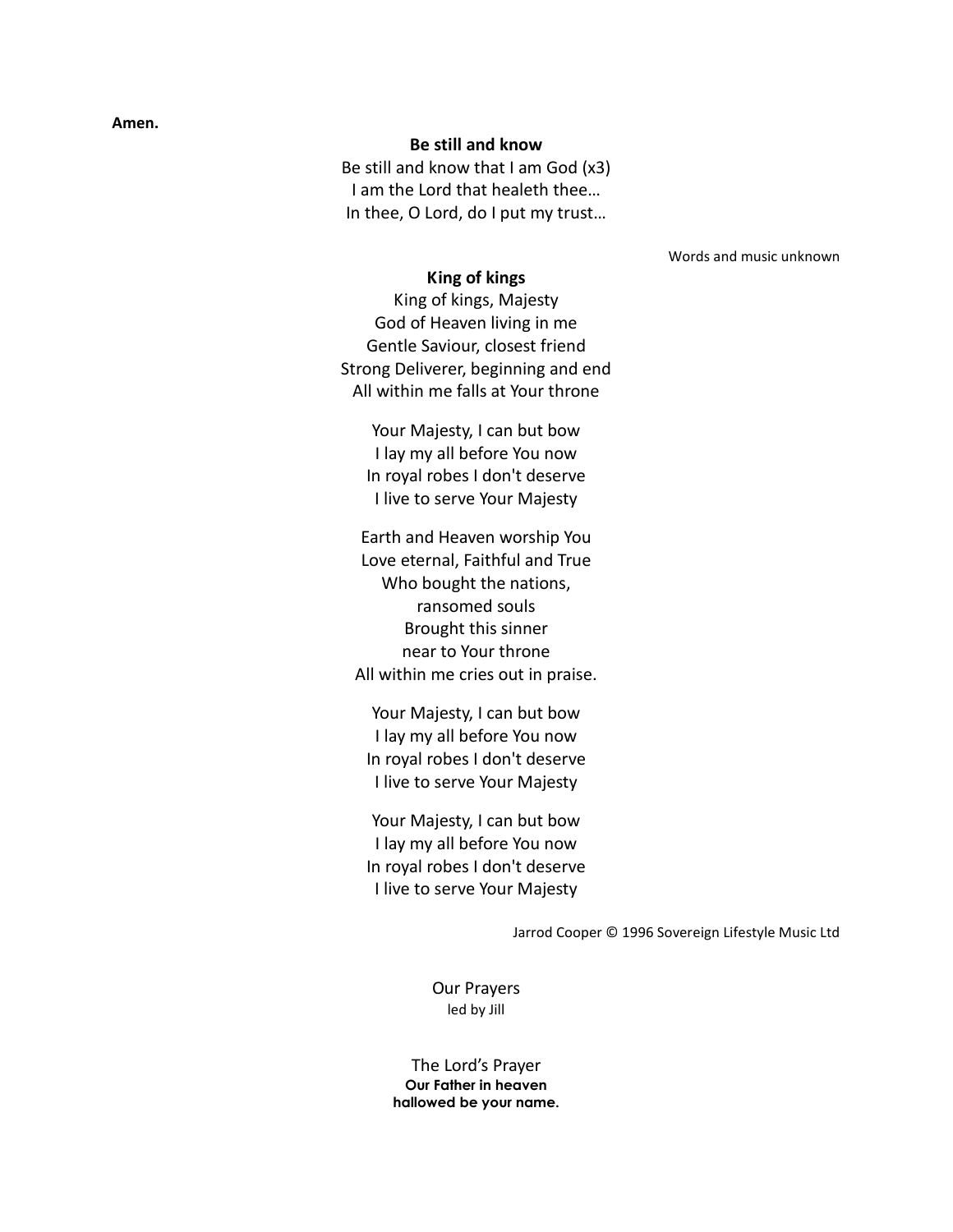**Your Kingdom come, your will be done on earth as in heaven. Give us today our daily bread. Forgive us our sins as we forgive those who sin against us. Lead us not into temptation but deliver us from evil. For the kingdom, the power and glory are yours now and forever. Amen.** 

#### **Blessed be your name**

Blessed be Your name In the land that is plentiful Where Your streams of abundance flow Blessed be Your name

And blessed be Your name When I'm found in the desert place Though I walk through the wilderness Blessed be Your name

Every blessing You pour out, I'll Turn back to praise When the darkness closes in, Lord Still I will say Blessed be the name of the Lord Blessed be Your name Blessed be the name of the Lord Blessed be Your glorious name

Blessed be Your name When the sun's shining down on me When the world's 'all as it should be' Blessed be Your name Blessed be Your name On the road marked with suffering Though there's pain in the offering Blessed be Your name

Every blessing You pour out, I'll Turn back to praise When the darkness closes in, Lord Still I will say